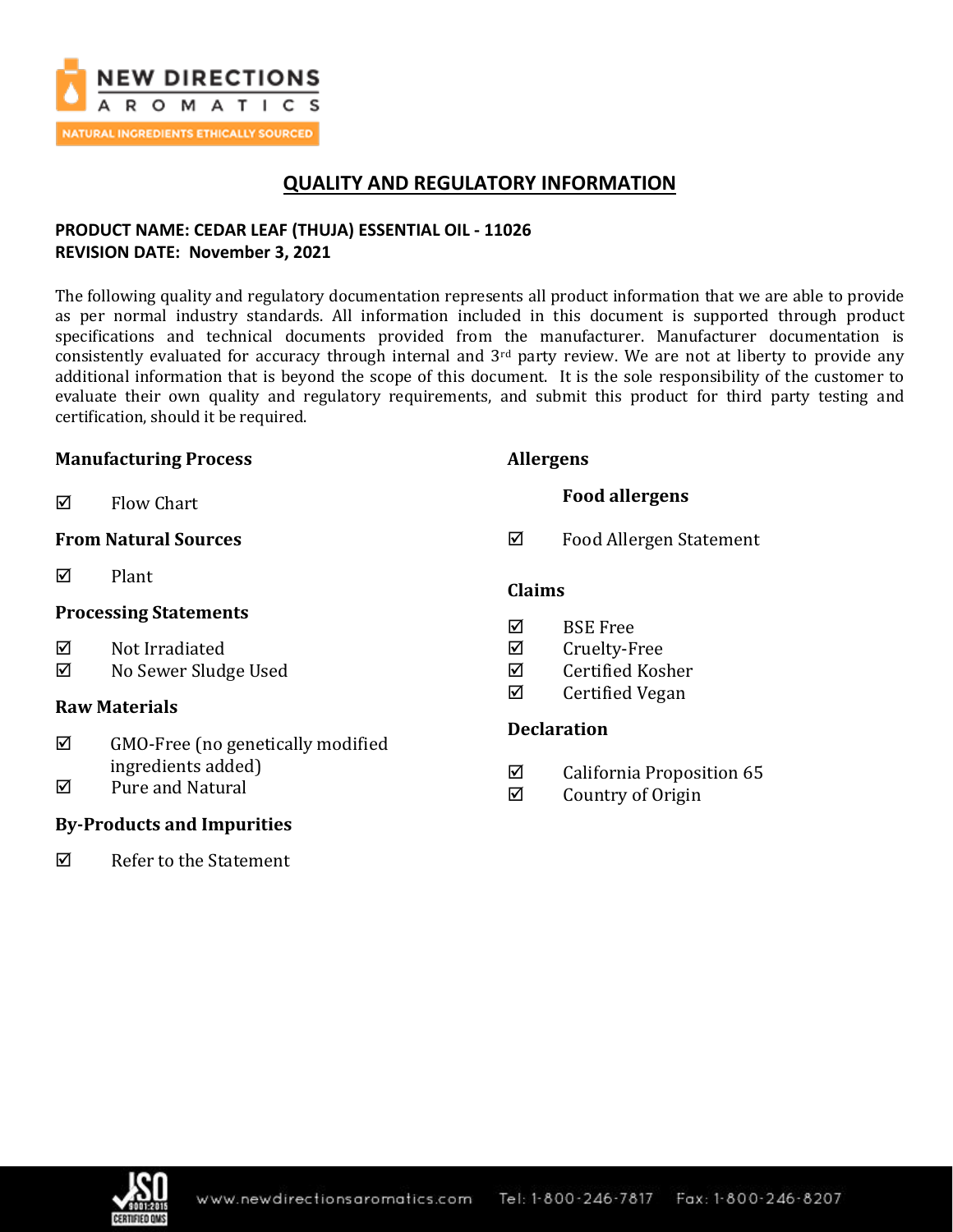

## **FLOW CHART**

### **PRODUCT NAME: CEDAR LEAF (THUJA) ESSENTIAL OIL - 11026**



#### **Disclaimer & Caution:**

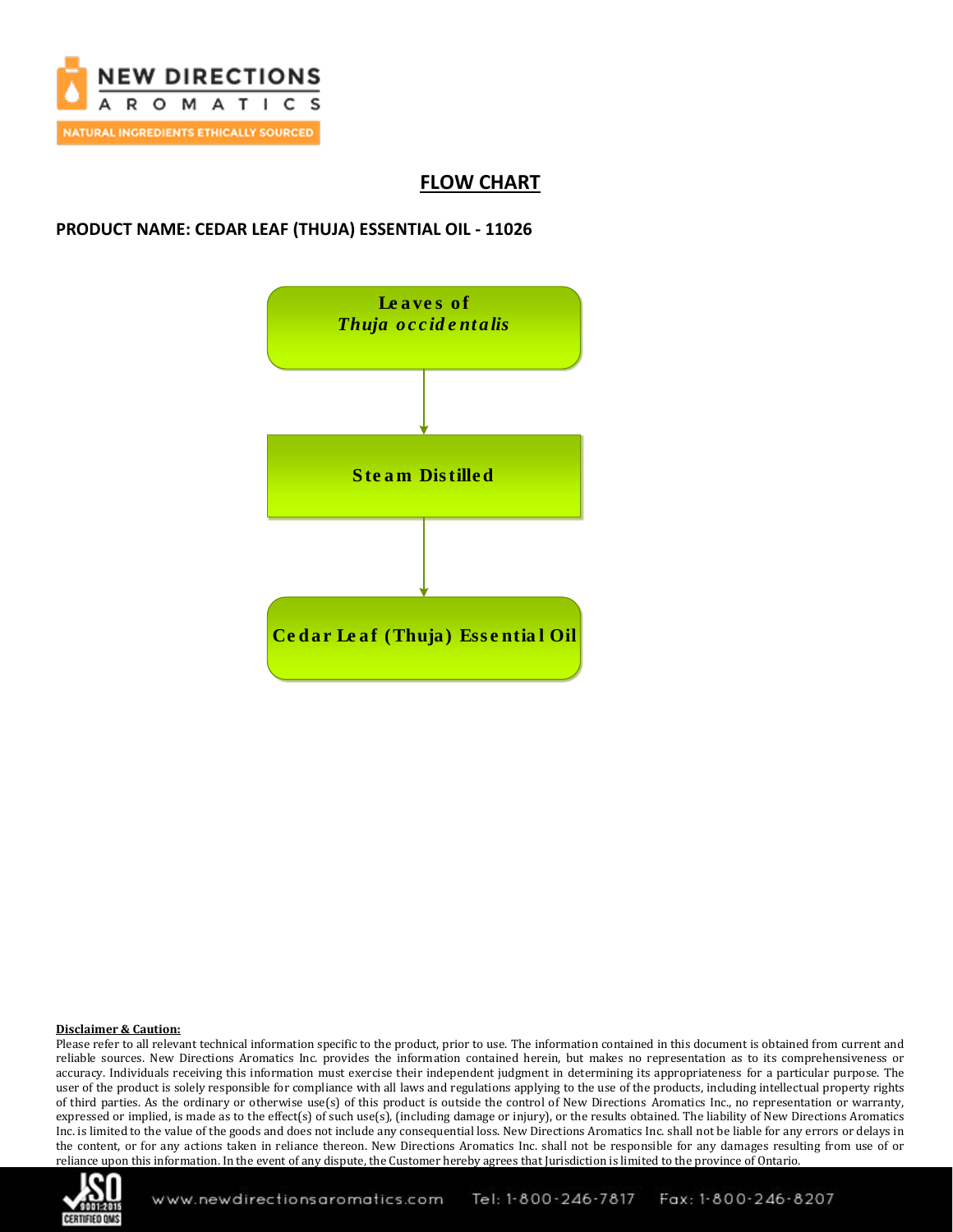

## **NON-IRRADIATION STATEMENT**

### **PRODUCT NAME: CEDAR LEAF (THUJA) ESSENTIAL OIL - 11026**

We hereby declare that, to the best of our knowledge, this product has not been irradiated and does not contain any ingredient that has gone through any irradiation.

#### **Disclaimer & Caution**

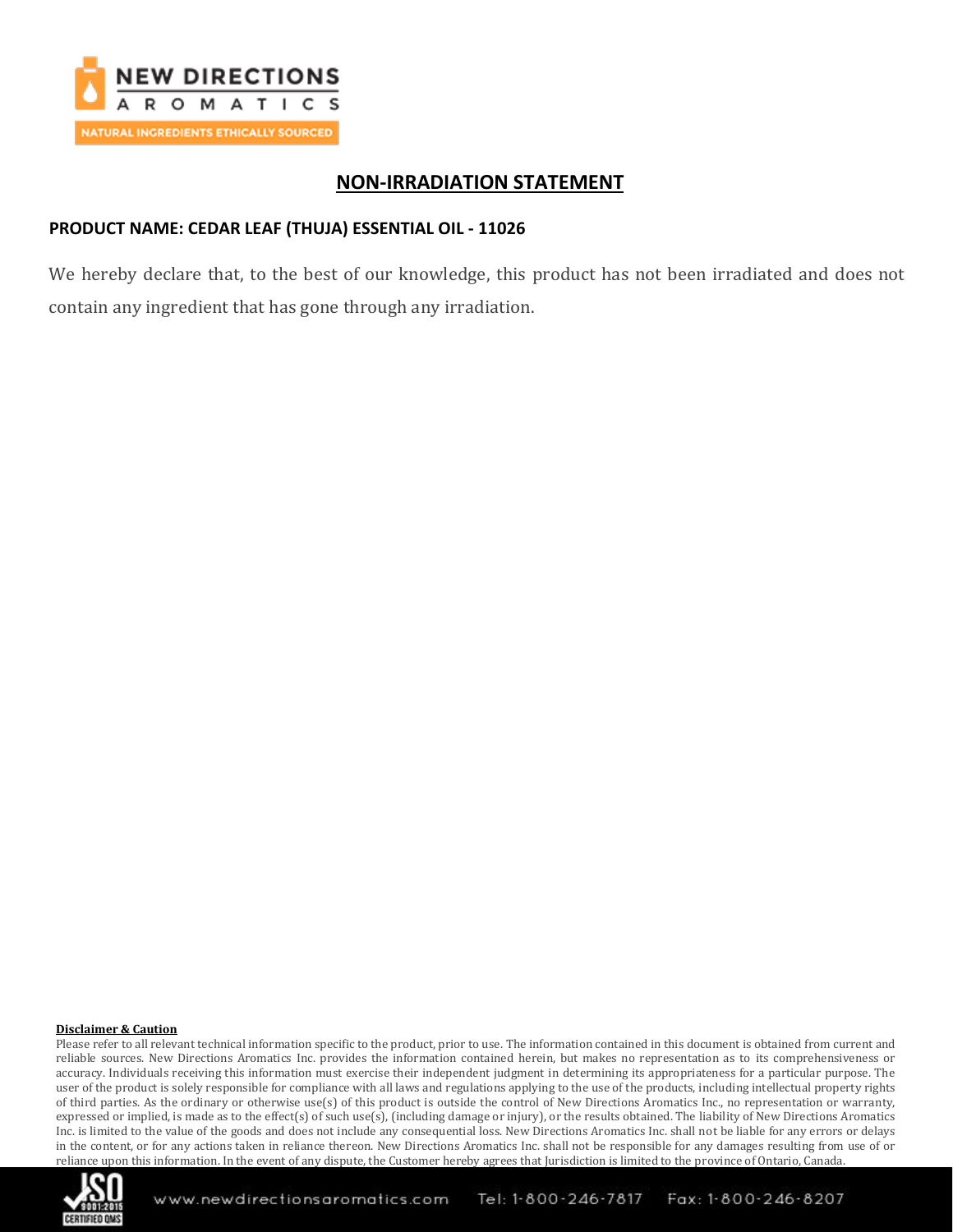

## **SEWER SLUDGE STATEMENT**

#### **PRODUCT NAME: CEDAR LEAF (THUJA) ESSENTIAL OIL - 11026**

We hereby declare that, to the best of our knowledge, this product is free from, and was not processed with, sewer sludge.

#### **Disclaimer & Caution**

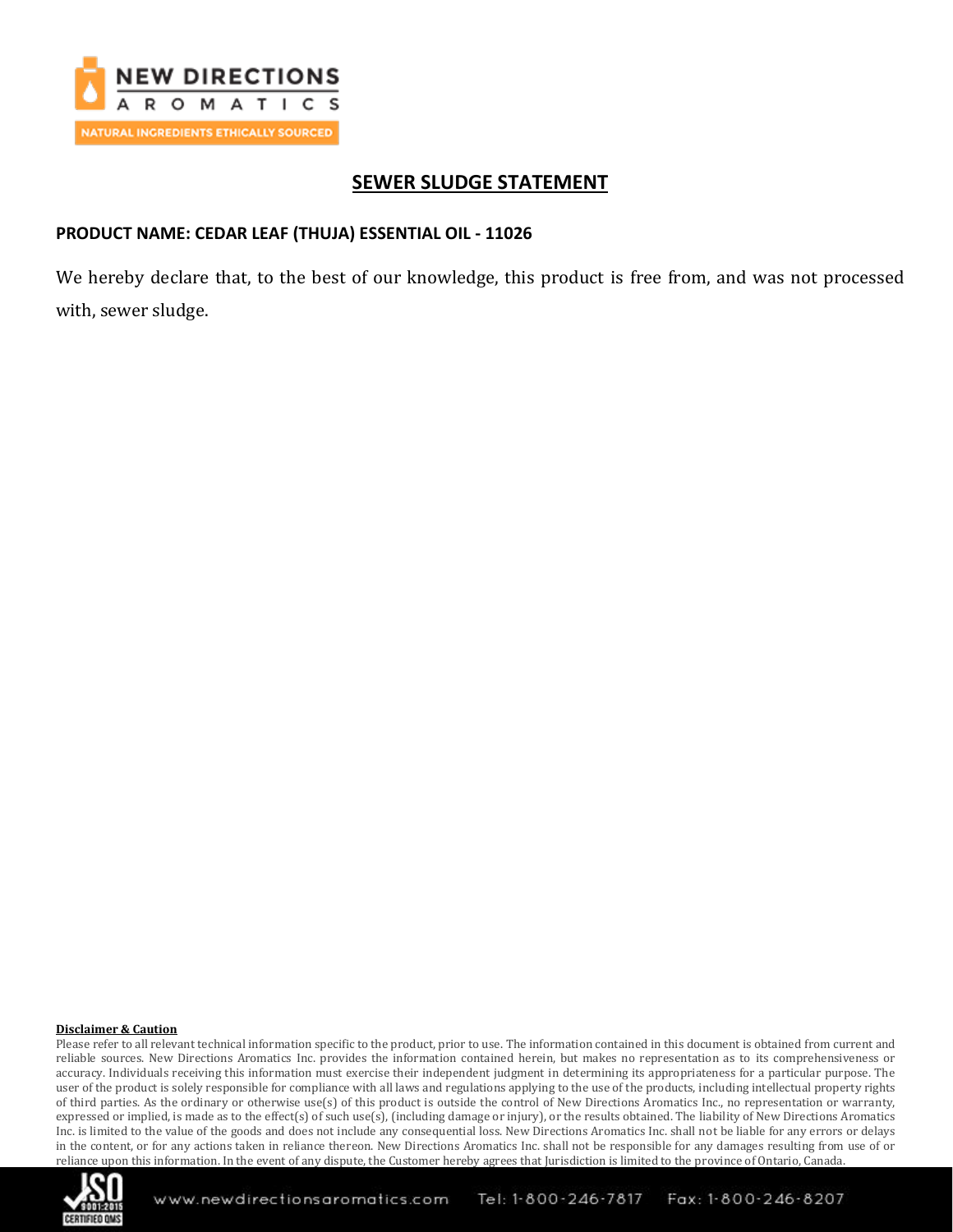

## **GMO STATEMENT**

### **PRODUCT NAME: CEDAR LEAF (THUJA) ESSENTIAL OIL - 11026**

We hereby declare that, to the best of our knowledge, this product does not contain DNA or protein from genetically modified organisms.

#### **Disclaimer & Caution**

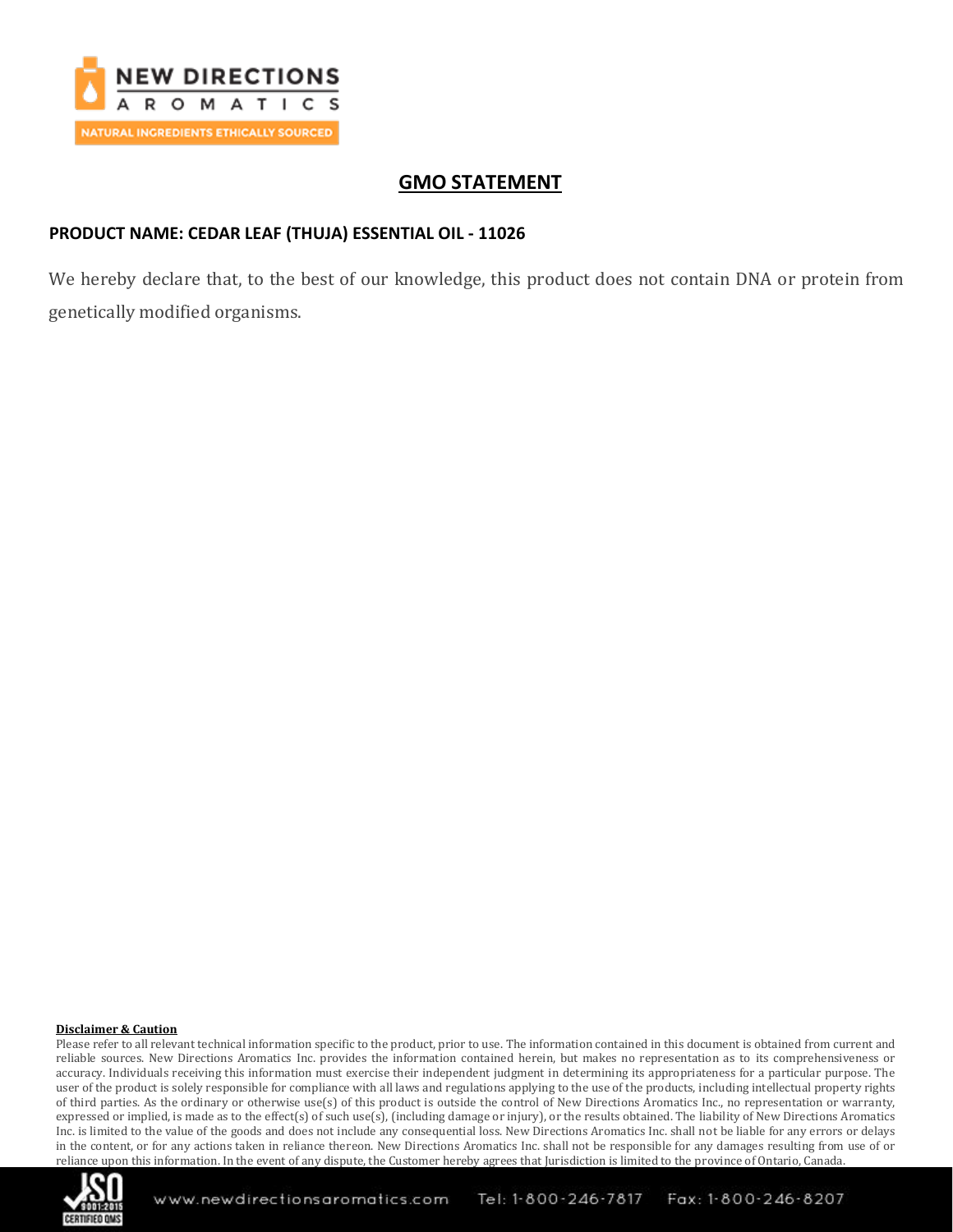

## **PURE AND NATURAL STATEMENT**

### **PRODUCT NAME: CEDAR LEAF (THUJA) ESSENTIAL OIL – 11026**

We hereby declare that, to the best of our knowledge, this product is 100 % pure, natural and unadulterated.

#### **Disclaimer & Caution**

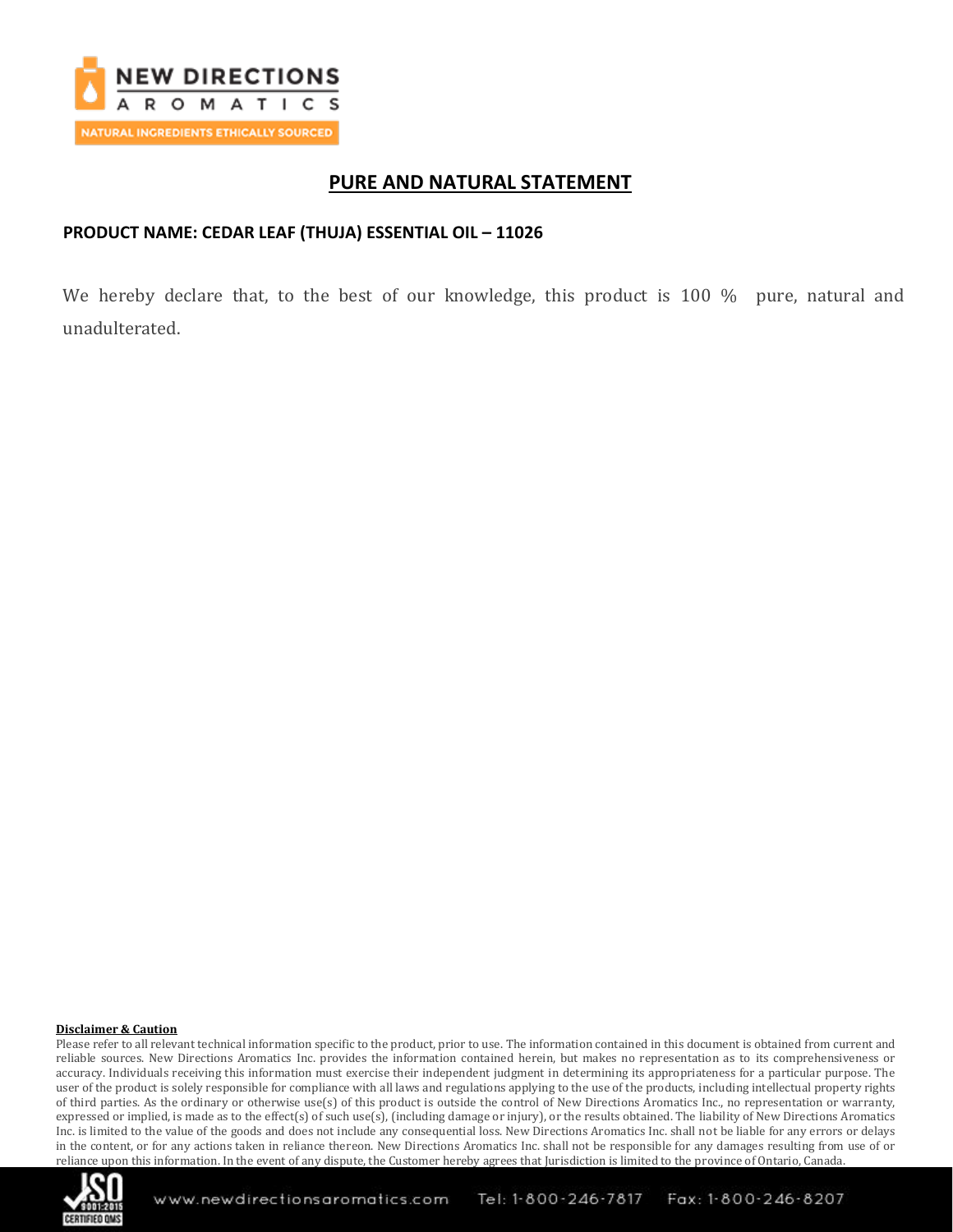

# **BY-PRODUCTS & IMPURITIES STATEMENT**

### **PRODUCT NAME: CEDAR LEAF (THUJA) ESSENTIAL OIL – 11026**

We hereby declare that, to the best of our knowledge, this product was not produced with and does not contain any of the following by-products & impurities:

- Parabens
- Phthalates
- Heavy Metals
- Pesticides and Residual Pesticides

#### **Disclaimer & Caution**

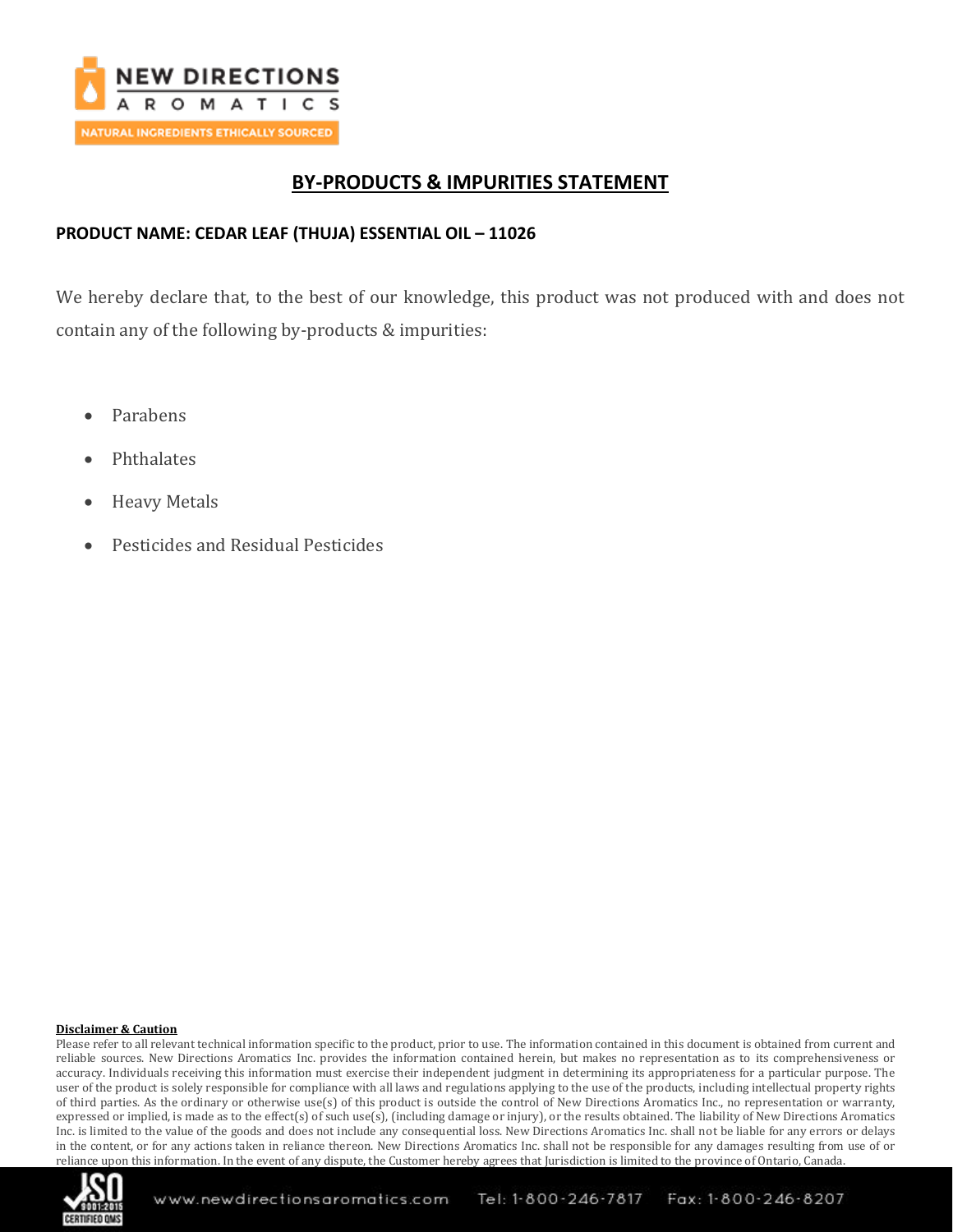

# **FOOD ALLERGEN INFORMATION**

### **PRODUCT NAME: CEDAR LEAF (THUJA) ESSENTIAL OIL - 11026**

| Component                                        | Present in the product |
|--------------------------------------------------|------------------------|
| Peanut (and/or derivatives) e.g., protein oil    | N <sub>o</sub>         |
| Tree nuts (and/or derivatives)                   | N <sub>o</sub>         |
| Sesame seeds (and/or derivatives)                | N <sub>o</sub>         |
| Wheat(and/or derivatives)                        | N <sub>o</sub>         |
| Soybeans (and/or derivatives)                    | N <sub>o</sub>         |
| Dairy (including lactose) or Eggs                | N <sub>o</sub>         |
| Seafood or their products                        | N <sub>o</sub>         |
| Sulphites in concentrations of 1.0 mg/kg or more | N <sub>o</sub>         |
| Propolis, Bee Pollen, Royal Jell                 | N <sub>o</sub>         |
| Monosodium glutamate                             | N <sub>o</sub>         |

#### **Disclaimer & Caution**

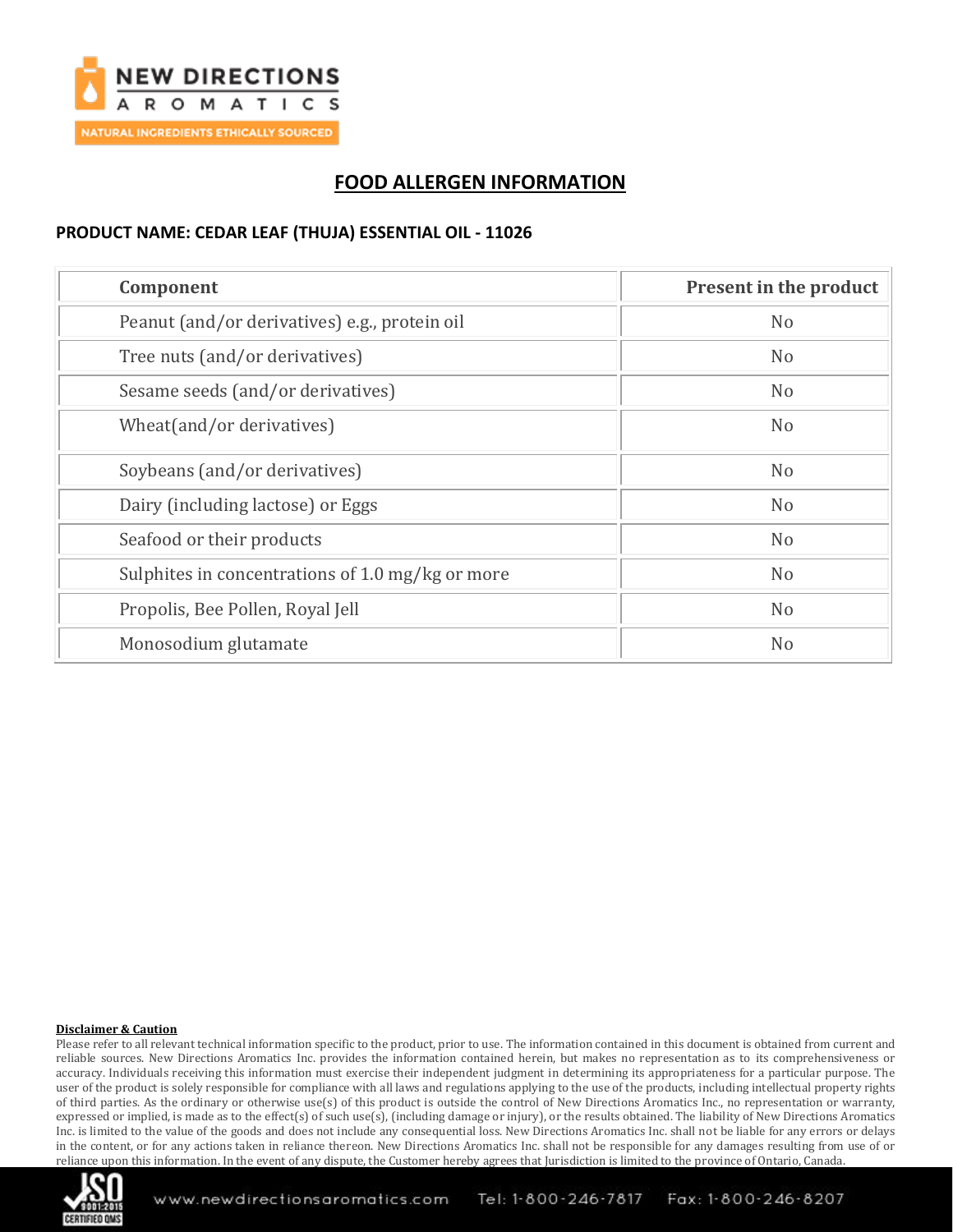

## **DECLARATION OF BOVINE SPONGIFORM ENCEPHALOPATHY (BSE)**

### **PRODUCT NAME: CEDAR LEAF (THUJA) ESSENTIAL OIL - 11026**

We hereby declare that, to the best of our knowledge, this product is free of BSE.

#### **Disclaimer & Caution**

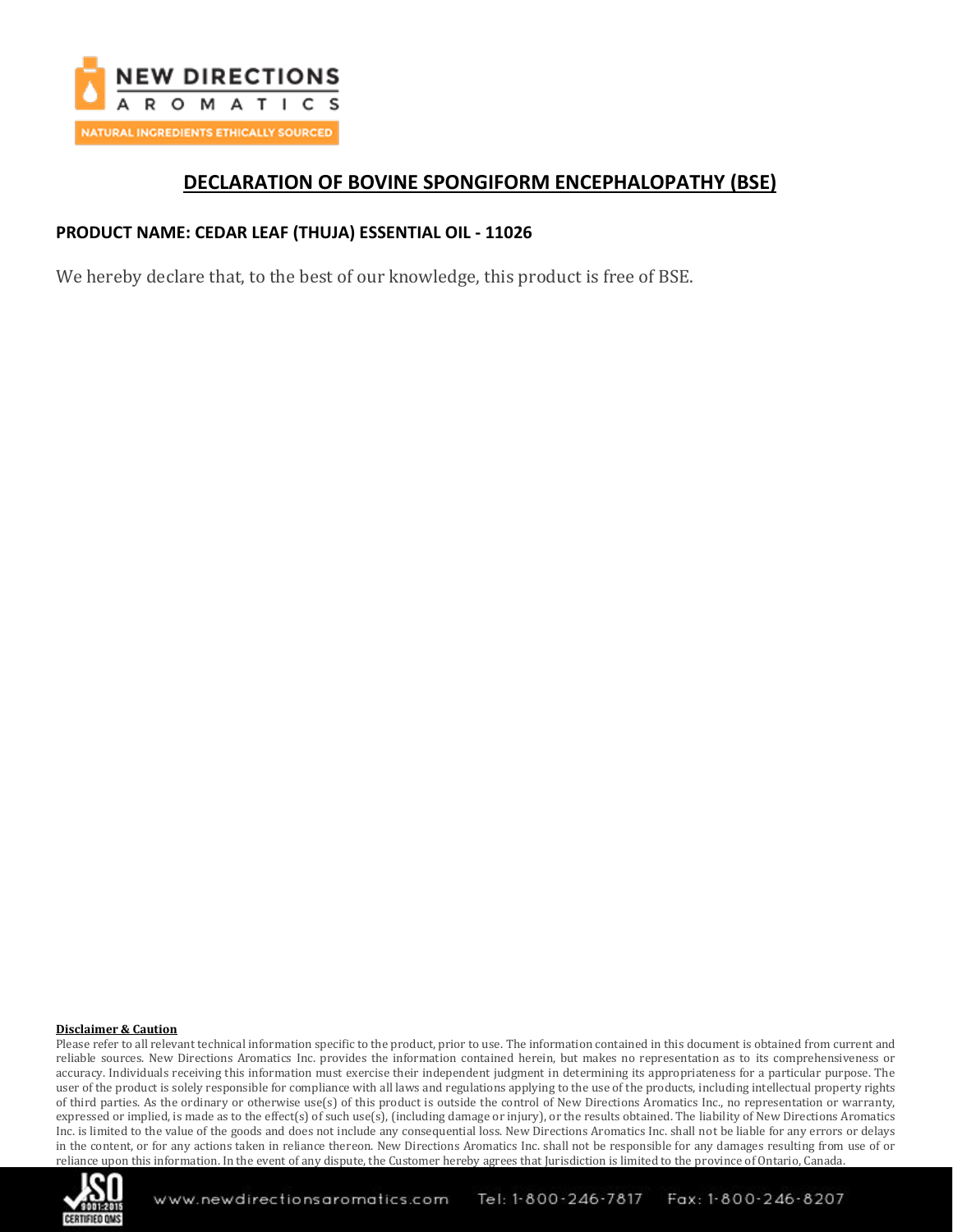

# **CRUELTY-FREE STATEMENT**

### **PRODUCT NAME: CEDAR LEAF (THUJA) ESSENTIAL OIL - 11026**

We hereby declare that, to the best of our knowledge, this product has not been tested on animals.

#### **Disclaimer & Caution**

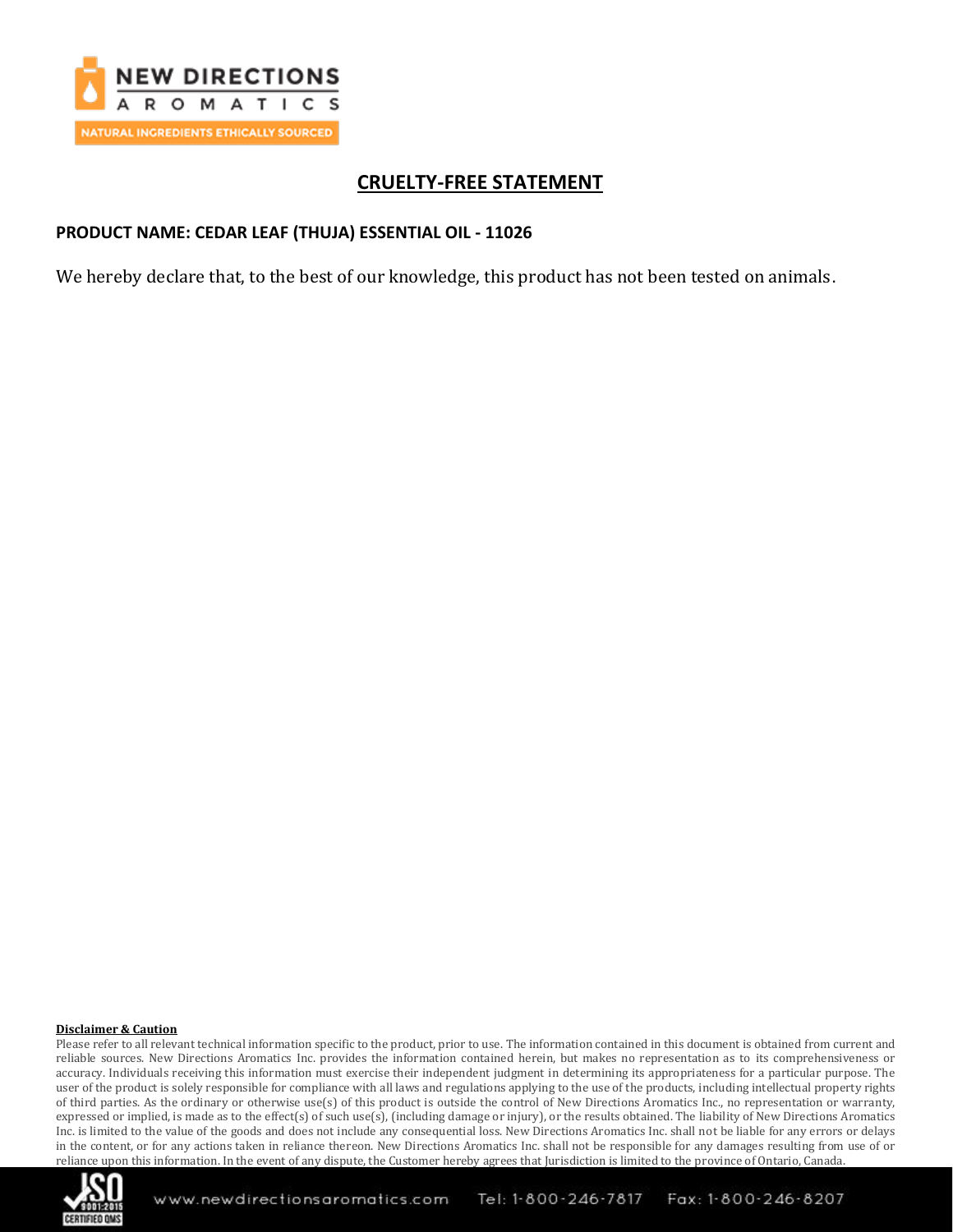

# **KOSHER STATEMENT**

### **PRODUCT NAME: CEDAR LEAF (THUJA) ESSENTIAL OIL - 11026**

We hereby confirm that this product has been certified to Kosher standards.

#### **Disclaimer & Caution**

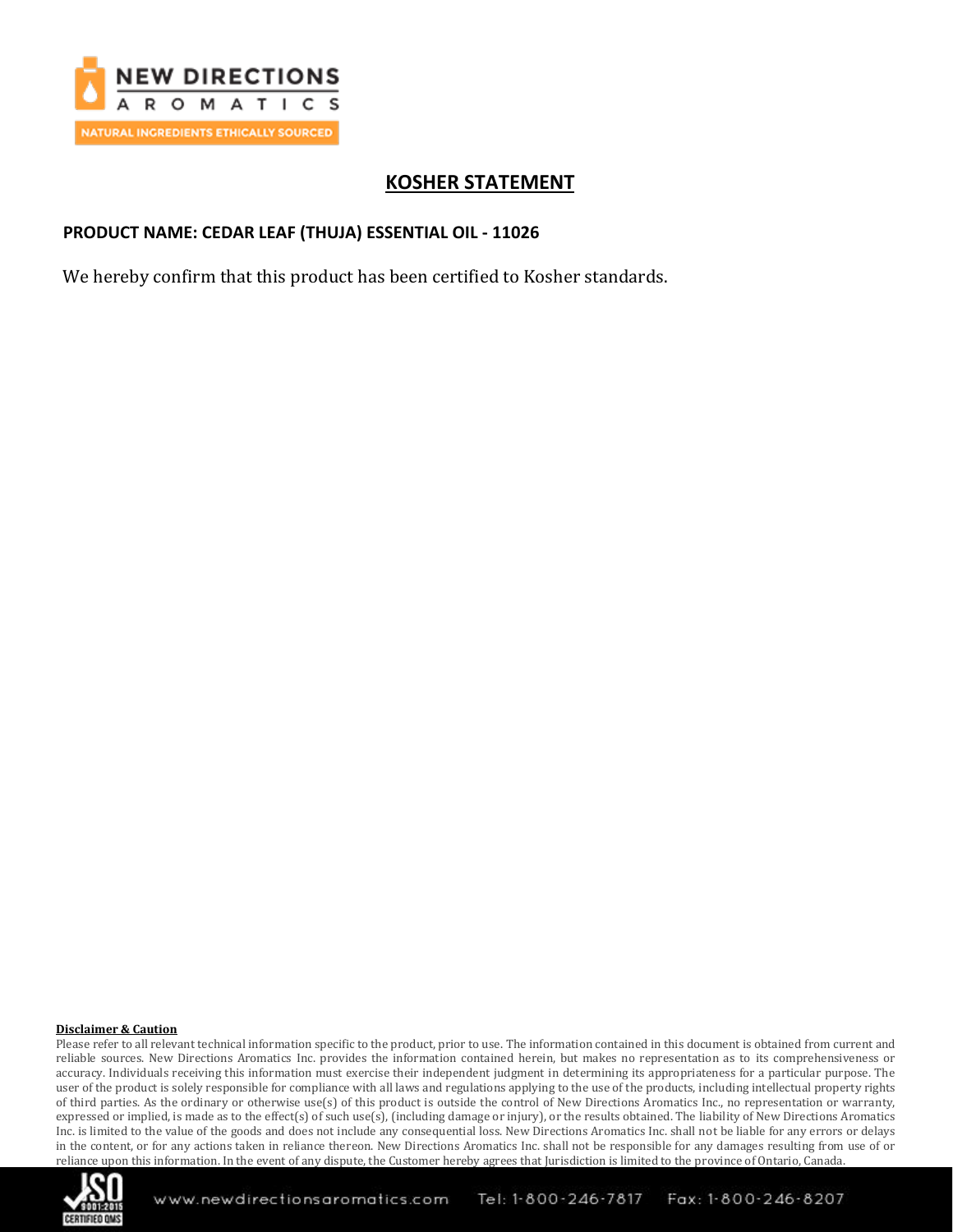

# **VEGAN STATEMENT**

### **PRODUCT NAME: CEDAR LEAF (THUJA) ESSENTIAL OIL - 11026**

We hereby confirm that this product has been certified to Vegan standards.

#### **Disclaimer & Caution**

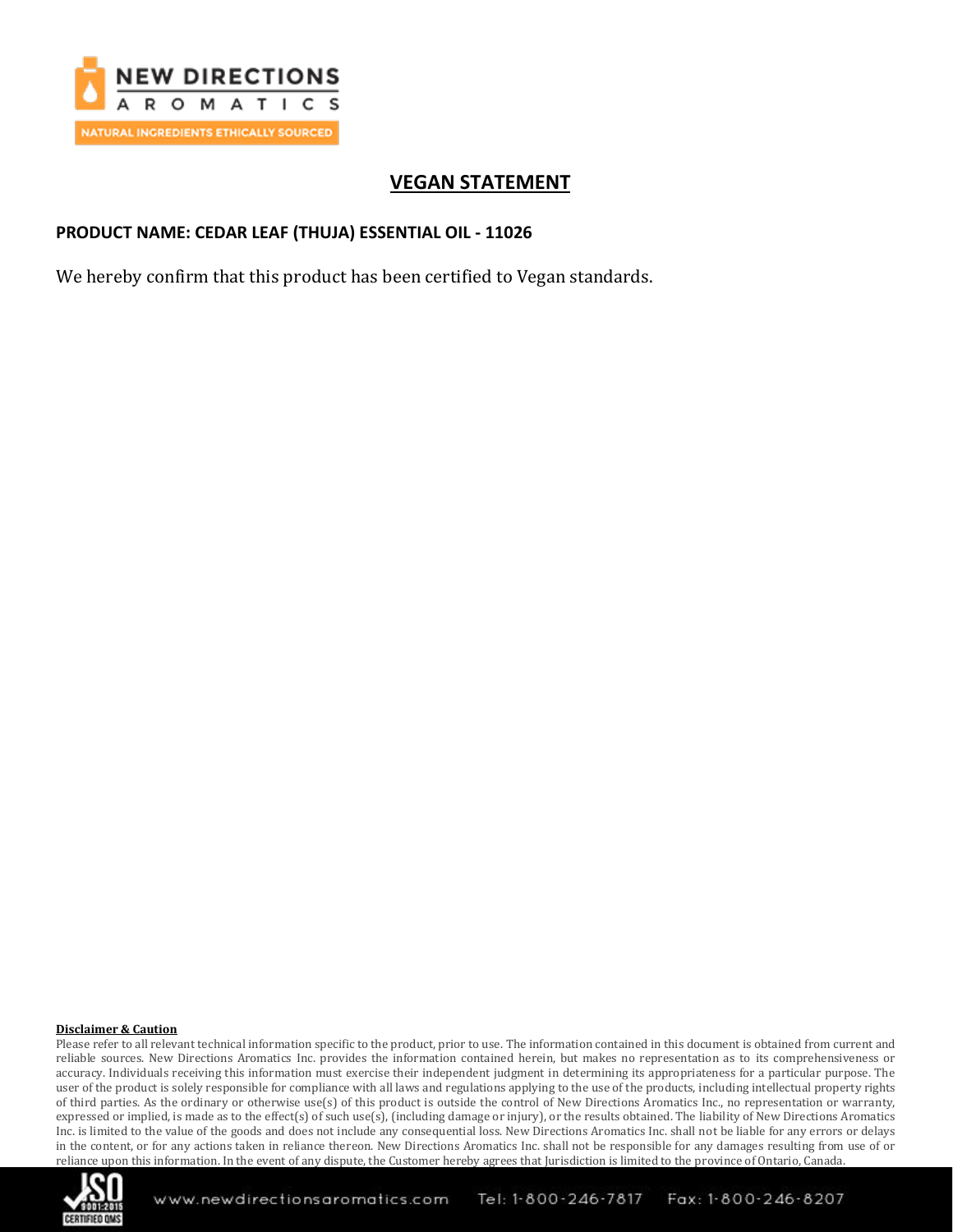

# **CALIFORNIA PROPOSITION 65 STATEMENT**

### **PRODUCT NAME: CEDAR LEAF (THUJA) ESSENTIAL OIL - 11026**

**A** Warning:

- This product can expose you to β-mycrene, which is known to the State of California to cause cancer. For more information go to [www.P65Warnings.ca.gov.](http://www.p65warnings.ca.gov/)
- This product can expose you to Pulegone, which is known to the State of California to cause cancer. For more information go to [www.P65Warnings.ca.gov.](http://www.p65warnings.ca.gov/)

#### **Disclaimer & Caution**